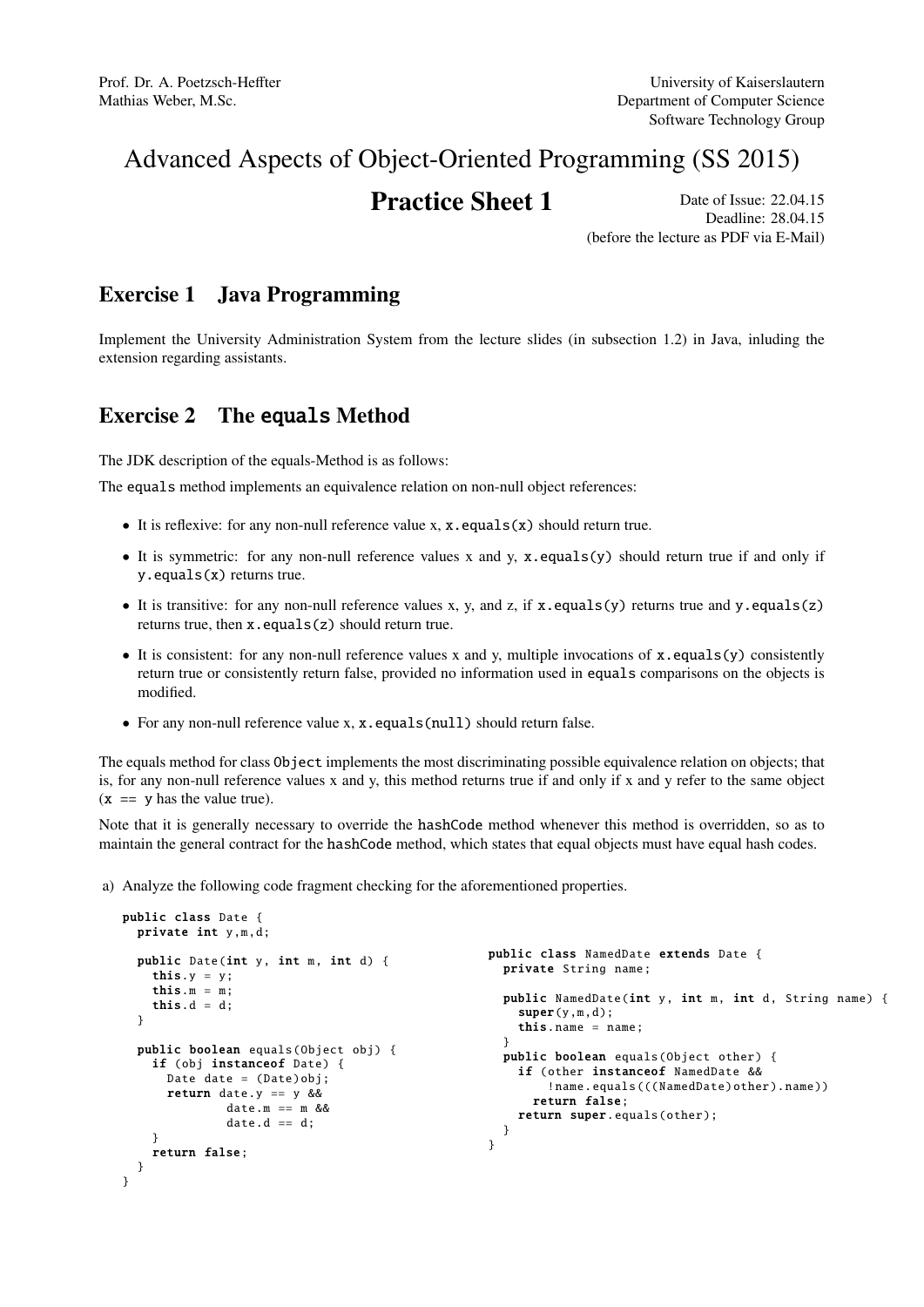b) Consider the following implementation for Date.equals. What are the advantages and disadvantages of this solution?

```
public boolean equals(Object obj) {
 if (getClass() == obj.getClass() {
   Date date = (Date)obj;
   return date.y == y && date.m == m && date.d == d;
 }
 return false;
}
```
c) Use the Java Language Specification (<http://docs.oracle.com/javase/specs/jls/se7/jls7.pdf>), specifically section 3.10, to explain the output of the following program

```
public class IdentityEquality
{
 public static void main(String ... args)
  {
    String a1="A";
    String a2="A";
    String b1=new String("B");
    String b2=new String("B");
    System.out.println("a1==a2:."+(a1==a2));
    System.out.println("b1==b2:."+(b1==b2));
    System.out.println("a1.equals(a2): "+(a1.equals(a2 )));
    System.out.println("b1.equals(b2): "+(b1.equals(b2 )));
 }
}
```
#### Exercise 3 Happy Birthday

In a software project, the classes Person, AgePerson und AgeManager were implemented; their source is given in Figure [1.](#page-2-0)

a) For testing purposes, the following code is used.

```
...
AgeManager ageManager = new AgeManager ();
AgePerson agePerson = new AgePerson ("Jane","Doe" ,28);
ageManager.add("02.02.1980",agePerson);
while(true) {
 System.out.println("Is."+agePerson+" managed: "+ageManager.isManaged(agePerson));
 Thread.sleep (5000);
}
...
```
Explain the following output:

Is Jane Doe managed: true Jane Doe: Age updated. Is Jane Doe managed: false Jane Doe: Age updated. Is Jane Doe managed: false Jane Doe: Age updated. Jane Doe: Age updated. Is Jane Doe managed: false ...

*Hint: Look into the documentation for* Object.hashCode *and* Map

- b) Give a general programming guideline that helps to avoid theses problems.
- c) Explain why the parameter *birthday* in AgeManager.add has to be *final*.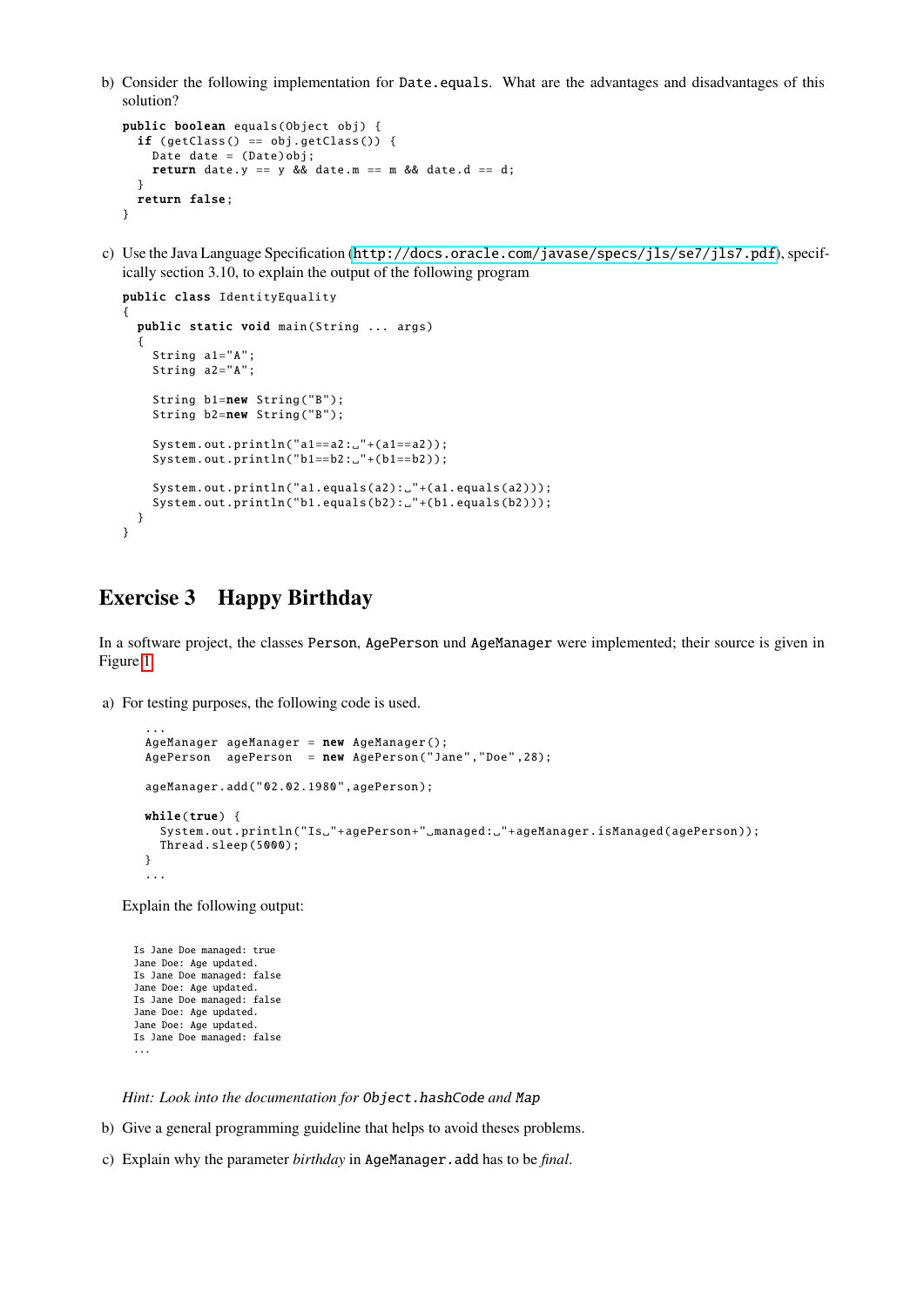```
public class Person {
 protected String firstname ;
  protected String lastname;
 public Person(String firstname ,
                String lastname) {
    this. firstname=firstname;
    this.lastname =lastname;
  }
  public boolean equals(Object second) {
   if (second.getClass ()== getClass ()) {
      Person person=(Person)second;
      return(person. firstname .equals( firstname ) &&
             person.lastname.equals(lastname));
   }
   return(false);
 }
 public int hashCode () {
   return(firstname.hashCode() ^
           lastname.hashCode());
 }
 public String toString () {
   return(firstname+"."+lastname);
  }
}
public class AgePerson extends Person {
 private int age;
 public AgePerson (String firstname ,
                   String lastname,
                   int age) {
    super(firstname, lastname);
    this.age=age;
  }
  public void updateAge () {
   age++;System.out.println(this+":_Age_updated.");
 }
  public boolean equals(Object second) {
   if (second.getClass ()== getClass ()) {
      AgePerson agePerson=(AgePerson)second;
      return( agePerson . firstname .equals( firstname ) &&
             agePerson .lastname.equals(lastname) &&
             agePerson.age == age);
    }
   return(false);
 }
 public int hashCode () {
   return(super.hashCode()^age);
 }
}
```
<span id="page-2-0"></span>Figure 1: Sources for the classes Person and AgePerson.